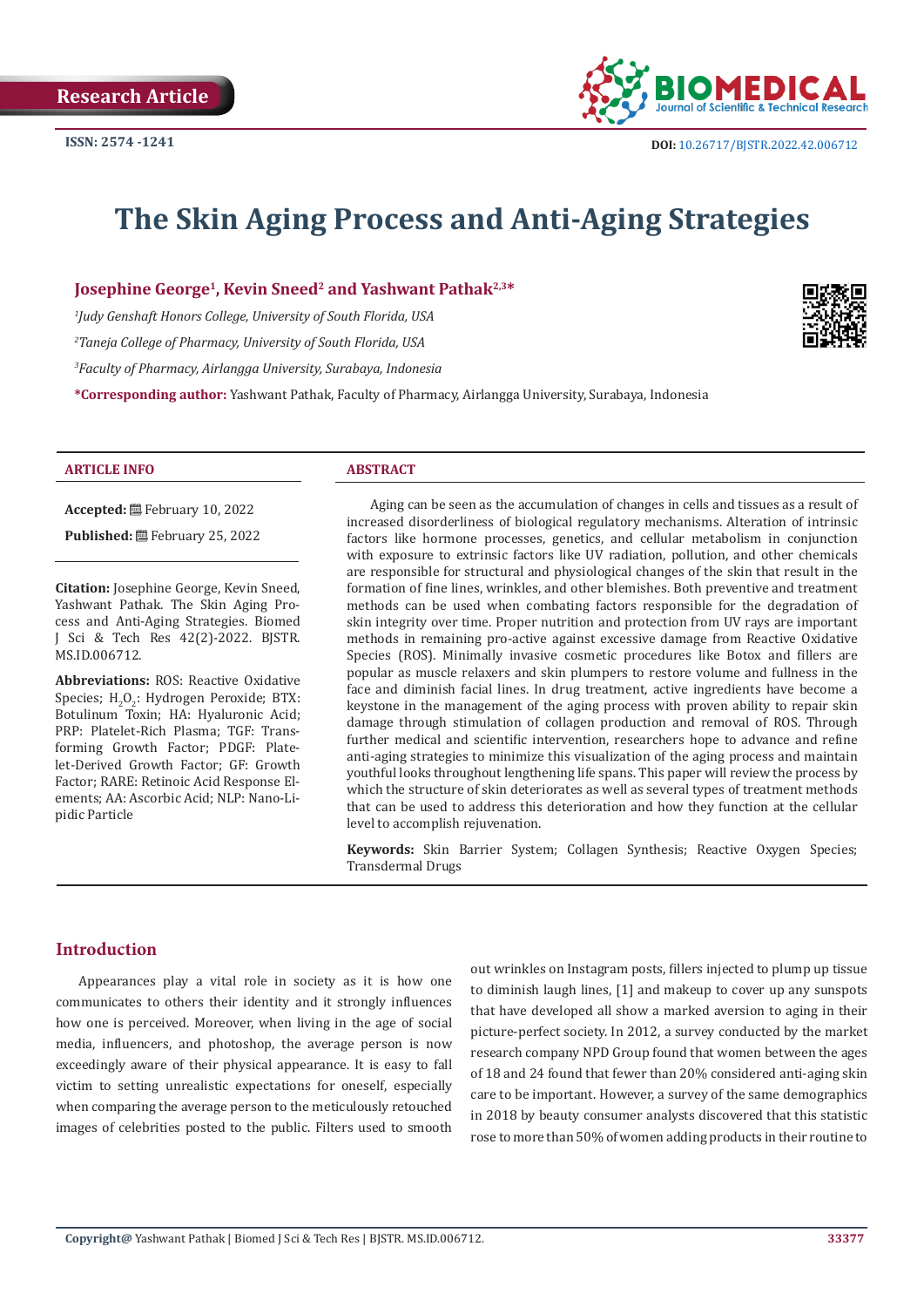defy wrinkles [2] (Graph 1). The notable 150% increase in utilizing preventive skin care is reflective of the generation's growing unwillingness to show the physical signs of aging. Nonetheless this

attempt to delay the aging process is not unique to Millennials or Gen Z.



As early as 30 BC, Cleopatra was known to take daily baths in donkey-milk for the anti-aging and skin-softening properties of the hydroxy acids in the milk and during the Tang-dynasty, Empress Wu Zlitan maintained her famed beauty through the years by washing her face with powdered Chinese motherwort and cold water [3] Since then, science and technology has advanced to be able to identify the specific active compounds that made these treatments effective. In doing so, these compounds are able to be purified for higher efficacy in treatment. Furthermore, the development of new treatment methods for the purpose of anti-aging have taken the world by a storm. A study done by the American Society of Plastic Surgeons reported that 3.4 million injections of soft tissue filler were done in 2020 alone. This value is second only to Botox injections being the most popular minimally invasive cosmetic procedure with a total of 4.4 million procedures done. In addition to fillers, other popular anti-aging methods include serums, resurfacing creams, "vampire facials'' and more that claim to help create a smoother and fuller appearance of the skin.

As concerns about the physical manifestation of aging grow and people continue to take an active role in either the prevention or reversion of aging skin, treatment methods have become more accessible and normalized in the modern world. While anti-aging claims are an effective marketing tool in drawing consumers to a product or procedure, these claims must be backed up with actual mechanisms that work to rejuvenate the skin - whether it is through stimulation of collagen production or the removal of damaging reactive oxidative species. There are so many products on the

market with varying ingredients and price points, so it is important to know which ones are actually effective in producing anti-aging results and which ones are pointless. While there is not yet a proven effective product capable of eliminating all signs of aging, there are products and treatments that are clinically proven to have wrinklereducing effects and work to visibly reduce signs of aging.

#### **Aging Process**

Graying hair, shrinking stature, and cracking joints are all telltale signs of aging everyone hopes to escape, with the most famous indication being the appearance of fine lines and wrinkles on the skin. Wrinkles are the creases and folds that form in the skin as a by-product of the aging process as the skin loses its elasticity over time. As the separation of the body from the outside environment, the skin is impacted by aging factors that are both intrinsic and extrinsic. Intrinsic aging is determined genetically and describes the unavoidable physiological process resulting in the development of fine wrinkles in thin, dry skin. Extrinsic aging factors encompass environmental factors such as sun exposure, air pollution, and smoking that produce rough textured skin and the formation of deeper, coarse wrinkles [4]. To protect from these external factors, the skin has multiple layers to serve as a defense against pathogens, UV light, physical injuries, and more. The 3 most commonly known layers of the skin are the epidermis, dermis, and hypodermis - all varying in structure and function. Lesser known is that each of these layers has several sublayers aiding in the functionalities of the skin.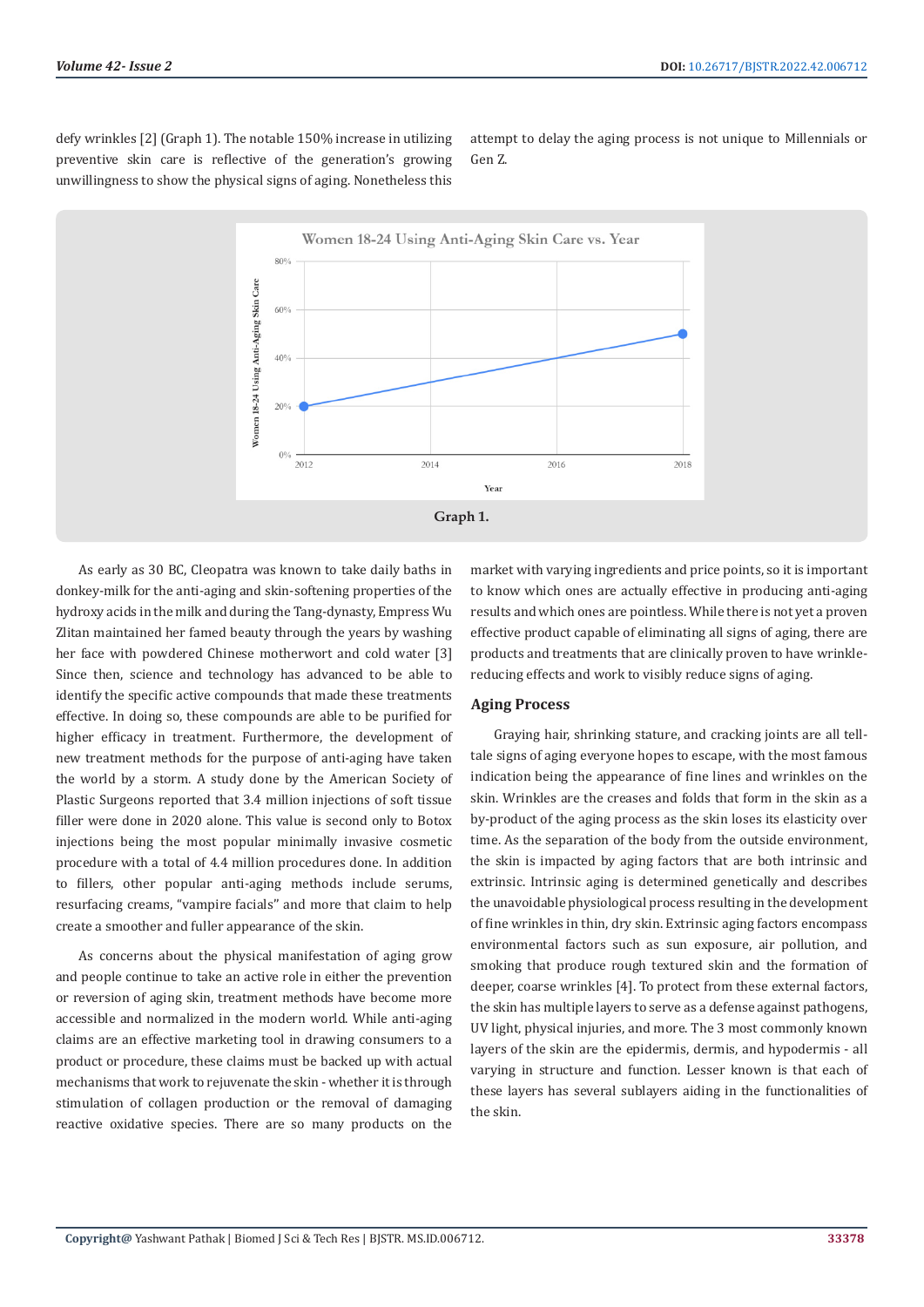The outermost layer, the epidermis, is divided into the stratum Basale, stratum spinosum, stratum granulosum, stratum lucidum, and the stratum corneum [5]. Of these, the skin barrier has been located primarily at the intercellular lipid matrix of the uppermost layer of the epidermis, the stratum corneum. The stratum corneum consists of 20-30 cell layers of keratin and horny scales (made up of anucleate squamous cells, or dead keratinocytes) as well as the crucial lipid matrix containing cholesterol, free fatty acids, and ceramides. These compounds making up the lipid matrix are together known as a "natural moisturizing factor" as they function to keep the deeper layers of skin, such as the dermis and hypodermis, well-nourished and hydrated. The primary purpose of the skin barrier is to remain as tight as possible and in doing so, it plays three vital roles. First, it protects the body from external stressors such as UV radiation, pollution, and chemicals. Second, the barrier functions to retain water in the skin and maintain healthy levels of hydration through the prevention of excessive trans epidermal water. Trans epidermal water loss refers to the amount of water that passively evaporates via the surface of the skin, and it is a good measure of effectiveness of the skin barrier system [6].

Third, the skin barrier is responsible for transporting nutrients through itself and into the skin to preserve the health of the major organ. Ultimately, these tasks in conjunction operate to maintain homeostasis among the body's many systems [7]. If the skin barrier does not work as, it should, the epidermis will become vulnerable to damage and unable to fight off external aggressors, such as free radicals that can result in the formation of discoloration and premature wrinkles. In fact, up to 90% of visible skin aging is due to environmental factors, such as sun exposure [8]. Over time, with improper care, the skin barrier will become impaired and result in less hydrated skin that is more susceptible to harm. With normal,

healthy skin, the top layer is continually shed as it is being renewed by a self-replenishing pool of stem cells existing in the basal layer. However, as people age, this pool of stem cells becomes diminished resulting in slower cell turnover rates [9]. This slowing divide of cells causes the dermis layer to thin. The dermis consists of interwoven elastin and collagen fibers, offering support and elasticity. As the interconnected fibers loosen with time, depressions are created on the skin surface that are unable to heal, resulting in the development of wrinkles [10].

# **Aging and Role of Collagen**

Collagen is the most abundant protein present in mammalians, serving as one of the main building blocks for a range of tissue types including bones, skin, muscles, and hair. The 3 parallel polypeptide strands are found in a left-handed, polyproline II-type helical formation with a one-residue stagger forming a right-handed triple helix [11]. This stagger contains a special amino acid sequence specifying that every third amino acid must be glycine while the 2 remaining residues are often either proline or hydroxyproline [12]. This structure results in incredible stability and versatility of the protein, allowing it to play key roles throughout the body in various forms. In the skin, collagen fibers are found in the dermis layer to form fibroblasts where new cells can grow in addition to playing a role in replacing and restoring dead skin cells [13]. As one ages not only does the body produce less collagen, causing a decline in the structural integrity of the skin, but this process can be hastened by exposure to harmful extrinsic factors like ultraviolet rays and smoking. The breakdown of the complex network of fibers leads to wrinkles as the layers underneath the epidermis lose their firmness. This is visualized in the diagram below through the comparison of the many layers shown as the collagen-elastin network progresses from younger skin to aging skin [14] (Figure 1).

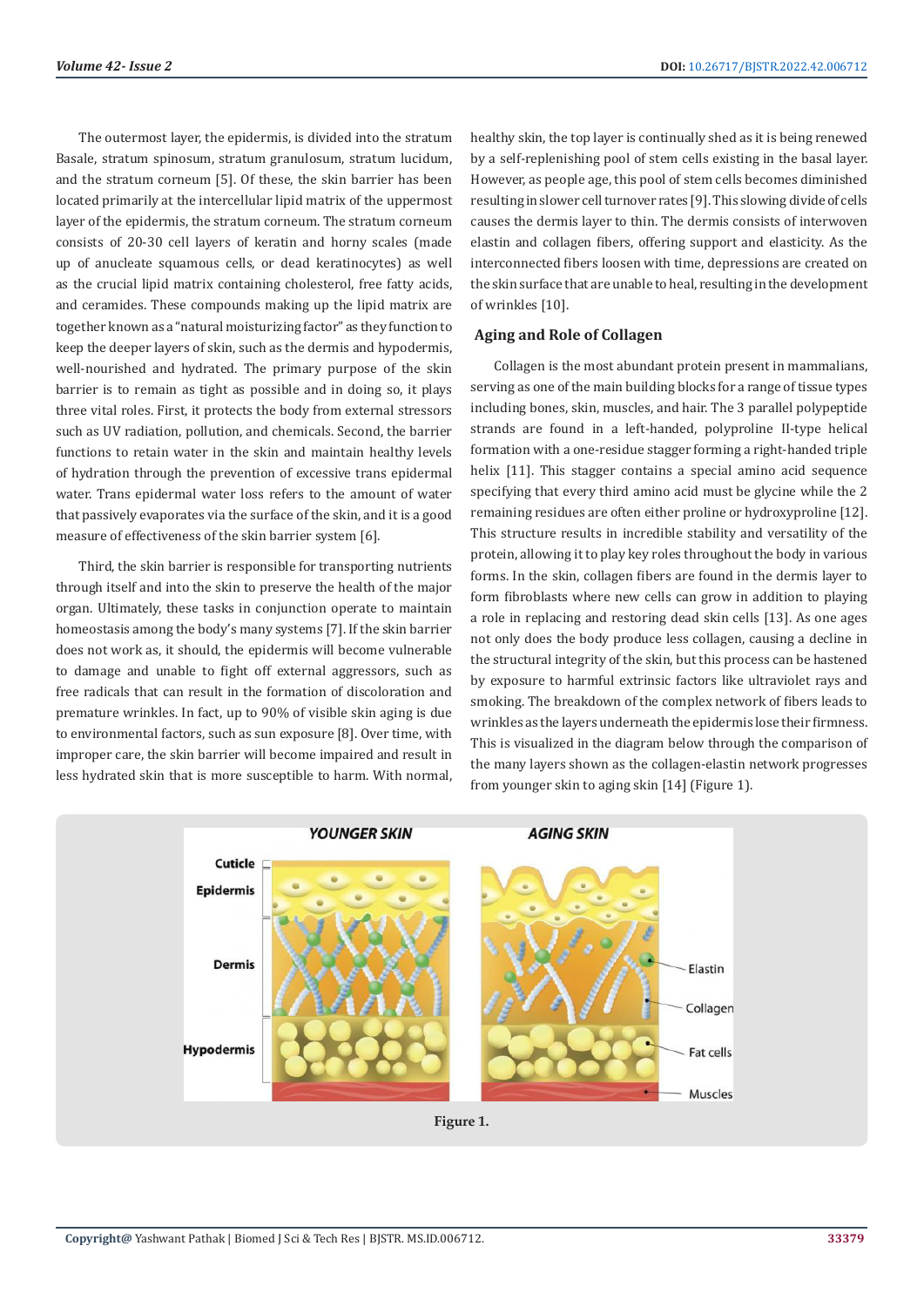Not only is overall collagen production reduced, but the type of collagen being also produced is different in aging skin as well. Currently, there are a total of 28 different forms of collagen in the body including both fibril-forming as well as non-fibril forming proteins. Of these, the most predominant types of collagens are Type I, Type II, and Type III. Type I is the most common type of collagen, making up 80-90% of skin, hair, and nails and is composed of two  $\alpha$ 1 chains and one  $\alpha$ 2 chain coiled around each other [15]. Type II is mainly found in cartilage to support joint health and it contains three identical  $\alpha$ 1-polypeptide chains of 1,060 amino acid residues [16]. Type III supports Type I collagen in maintaining skin and bone health and it is made of three  $\alpha1$  (III) chains supercoiled in

a right-handed triple helix to form a homotrimer. In older skin, the collagen structure will look irregular as the proportion of collagen types in the skin changes with age. While young skin is composed of 80% Type I collagen and 15% Type III collagen, aging skin has shown an increase in the ratio of Type III to Type I collagen - largely due to the loss of Type III collagen [17]. With age, overall collagen content per unit area of skin surface is said to decline at a rate of approximately 1% per year as fibroblasts become less active [13]. In fact, a study conducted by MINERVA Research Labs reported that peak collagen content was identified between the ages of 25-34, followed by a gradual decline over the coming decades [18] (Graph 2).



This, created by MINERVA Research Labs depicts the increase of collagen content until the mid-20s. Shortly after begins the progressive loss of collagen equating to an almost 25% decrease over the span of 4 decades. The synthesis of collagen fibers is primarily done by the fibroblasts of the skin, meaning that the rejuvenation of this biomatrix can only be efficiently improved with a supply of supplemental nutrients via the bloodstream. As the skin's natural collagen supply diminishes, the introduction of collagen via injection, topical treatment, or oral ingestion can work to replenish the collagen that has been lost or even stimulate the production of more collagen after absorption. A randomized, placebo-controlled, blind study by Bloke was used to investigate the effects of drinking a test product containing a blend of 2.5 grams of collagen peptides, acerola fruit extract, biotin, vitamin C, and other compounds. Performed on women 35 years and older, this study, in conjunction with others totaling a pool of 805 patients, demonstrated that collagen supplements are effective in increasing hydration, dermal collagen density, and elasticity of the skin [19]. Another study done

by Porsche et al. reported that the intake of 2.5 grams of collagen a day over an 8 week period produced an increase in procollagen Type I as well as elastin, leading to a significant reduction in eye wrinkle volume [20]. Although the formation of wrinkles is inevitable as a byproduct of the aging process, researchers are actively working to find ways to minimize the appearance of these fine lines. While there are developing treatment methods, a second way to combat wrinkles is through preventive measures.

#### **Preventive Measure as Anti-Aging Efforts**

A popular preventive measure for reducing or delaying the appearance of wrinkles is through nutrition to combat the effects of reactive oxygen species (ROS). Reactive oxygen species are generated as by-products when molecular oxygen is utilized by aerobic organisms to perform essential metabolic reactions within the body. ROS is a term used to define any oxygen-containing reactive including hydrogen peroxide  $(H_2O_2)$ , hydroxyl radicals (˙OH), peroxyl radicals (LOO˙), and more [21]. In addition to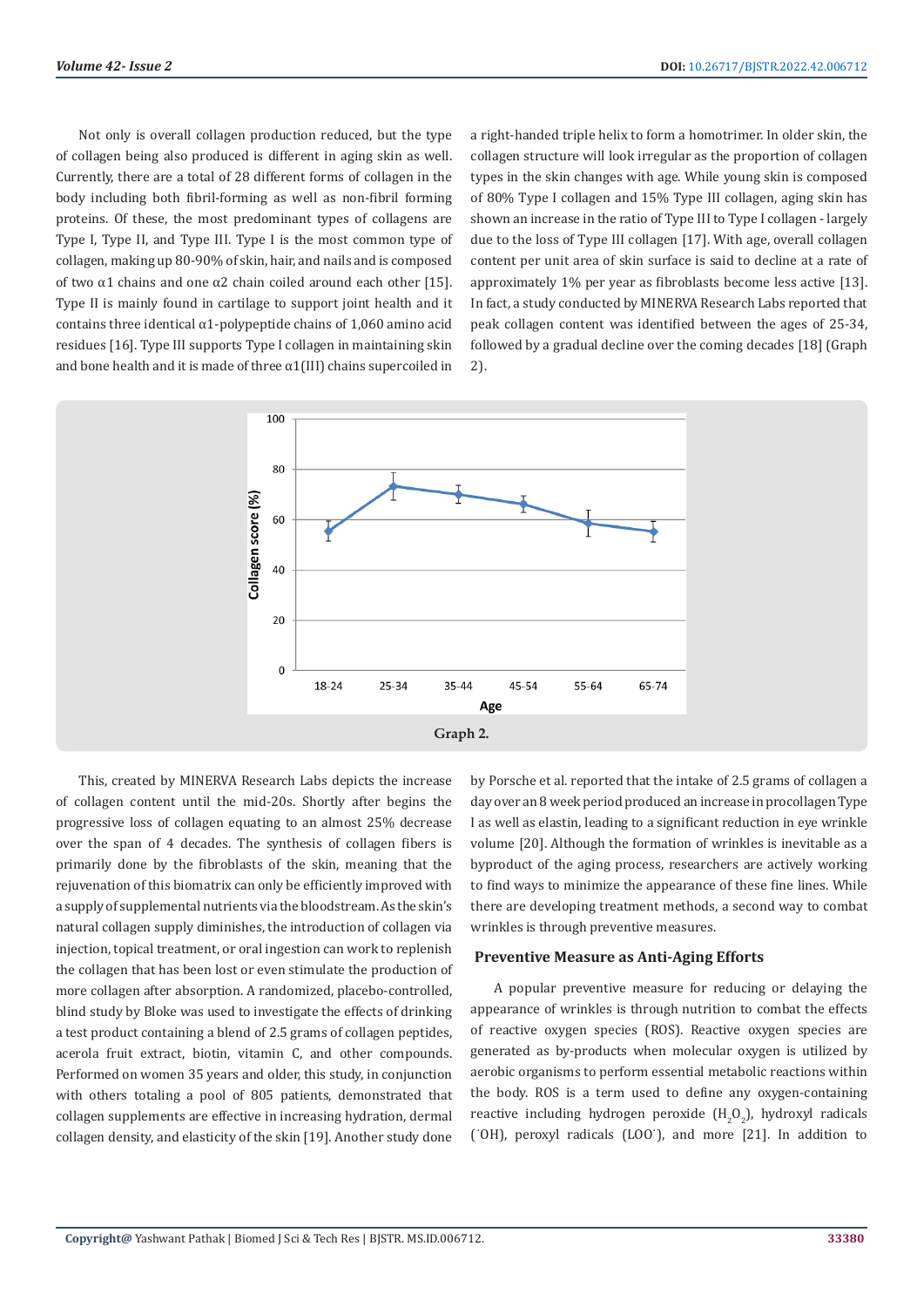involvement in metabolic processes, ROS also play important roles in wound healing, inflammatory responses, and apoptosis. As the skin functions as a barrier to protect from external harmful agents, when the skin becomes inflamed high levels of ROS are generated for the purpose of removing and destroying invading microorganisms and breaking down any damaged tissue. As mediators of inflammatory responses, ROS activate cell signaling to increase the production and release of proinflammatory cytokines to instigate inflammatory responses.

In the presence of nitric oxide, calcium, and pathogens within human cells, the balance between oxidant and antioxidants is affected and results in the generation and accumulation of ROS in cells. The resulting imbalance between oxidative and antioxidative events induces oxidative stress, leading to oxidative reactions. ROS are reactive species that show molecular aggregation and are capable of causing serious damage to biomolecules including lipids, nucleic acids and proteins. This deterioration to DNA and other biomolecules can also induce other structural and functional damages leading to cell and tissue injury. As DNA, lipid, and protein structures are altered, there is a resulting dysregulation of cellsignaling pathways that trigger downstream signaling cascades to alter cytokine release. As the cytokines are not released regularly, the induced inflammatory response is prolonged and causes tissue damage and the exacerbation of inflammatory skin diseases [22]. To defend against these attacks, a series of antioxidant defenses have been developed to protect vital biomolecules from ROS damage. Antioxidants perform their duties by 3 major modes of action:

- **(a)** Directly scavenging already-formed ROS,
- **(b)** Inhibit formation of ROS from cellular sources,
- **(c)** Remove or repair harm caused by ROS.

To reduce the risk of oxidative stress-related issues one could implement a plant-based diet with high volumes of intake of fruits, vegetables, and other foods rich in antioxidants. A meatbased diet is low in antioxidants while plant-based foods are antioxidant rich due to the presence of thousands of bioactive food constituents. These constituents - including flavonoids, tannins, stilbenes, phenolic acids, and lignans - are called phytochemicals that are redox active molecules and function as antioxidants. When comparing the meats versus plant-based foods, plants have 5 to 33 times higher mean antioxidant content when compared to the values for animal-based foods [23]. Long-term exposure to UV radiation is also a major cause of skin aging that can be reduced through preventive measures. Photoaging causes alterations in the structure of skin such as epidermal stratum corneum integrity, skin thickness, hydration and lipidation leading to the development of wrinkles and skin relaxation. UV exposure can lead to the generation of excess ROS in the skin that then in turn activate

pathways related to skin aging including: "MMP1-mediated aging, MAPK/AP-1/NF-kB/tumor necrosis factor  $(TNF)$ - $\alpha$ /IL-6-mediated inflammation-induced aging, and p53/BAX/cleaved caspase-3/ cytochrome c-mediated apoptosis-induced aging [24].

"The activation of transcription factors like NF-kB promote inflammation-induced signaling and create oxidative stress by increasing ROS production to lead to skin cell apoptosis [25]. UVB-induced ROS generation is capable of activating the MAPK pathway leading to the expression of MMPs. MMPs are able for the degradation of the extracellular matrix in the skin, leading to the formation of wrinkles [26]. As the risks that come with overexposure to UV radiation become abundantly clear, so is the importance of using protection against the sun's rays. It is recommended to stay out of the sun from 10:00 am to 2:00 pm when the sun's rays are the strongest, and when going outside, one should dress to protect by wearing covering materials such as a long-sleeved shirt, a hat, and sunglasses. On skin that is not covered, the FDA recommends to wear a sunscreen offering broad-spectrum protection that is SPF 30 or higher [27]. Sunscreens can be made with organic filters that absorb UV radiation energy to convert into unnoticeable infrared energy. The structure responsible for this absorption is chromophore, consisting of electrons engaged in multiple bond sequences between atoms. Upon absorption, the UV photon holds enough energy to result in an electron transfer to a higher energy orbit within the chromophore molecule [28]. From this excited state, different relaxation processes occur dependent on the ability of the UV filter to convert the absorbed energy in order to bring it down to the ground state energy. Inorganic filters are also used in sunscreens as pigment grade powders of metal oxides like zinc oxide in conjunction with organic filters to enhance sun protection. Unlike organic filters, these metal oxides work by reflecting and diffusing UV radiation so that it only reaches the skin, rather than becoming absorbed past it [29].

#### **Changing the Perception**

When considering anti-aging, there are two ways of looking at it: perception versus making real changes to the skin. To simply change perception, multiple methods can be used such as filters for a blurring effect or the use of makeup like foundation and concealers to lessen the appearance of any unwanted fine lines. It is important to note that many makeup brands will advertise their products as having the ability to "reduce the appearance of wrinkles" which is important to distinguish from "will reduce wrinkles". The difference is that the former is a cosmetic claim whereas the latter is a drug claim. The FDA defines cosmetics as "articles intended to be rubbed, poured, sprinkled, or sprayed on, introduced to, or otherwise applied to the human body...for cleansing, beautifying, promoting attractiveness, or altering the appearance" [30]. For example, mica is an earth-derived silicate mineral that is included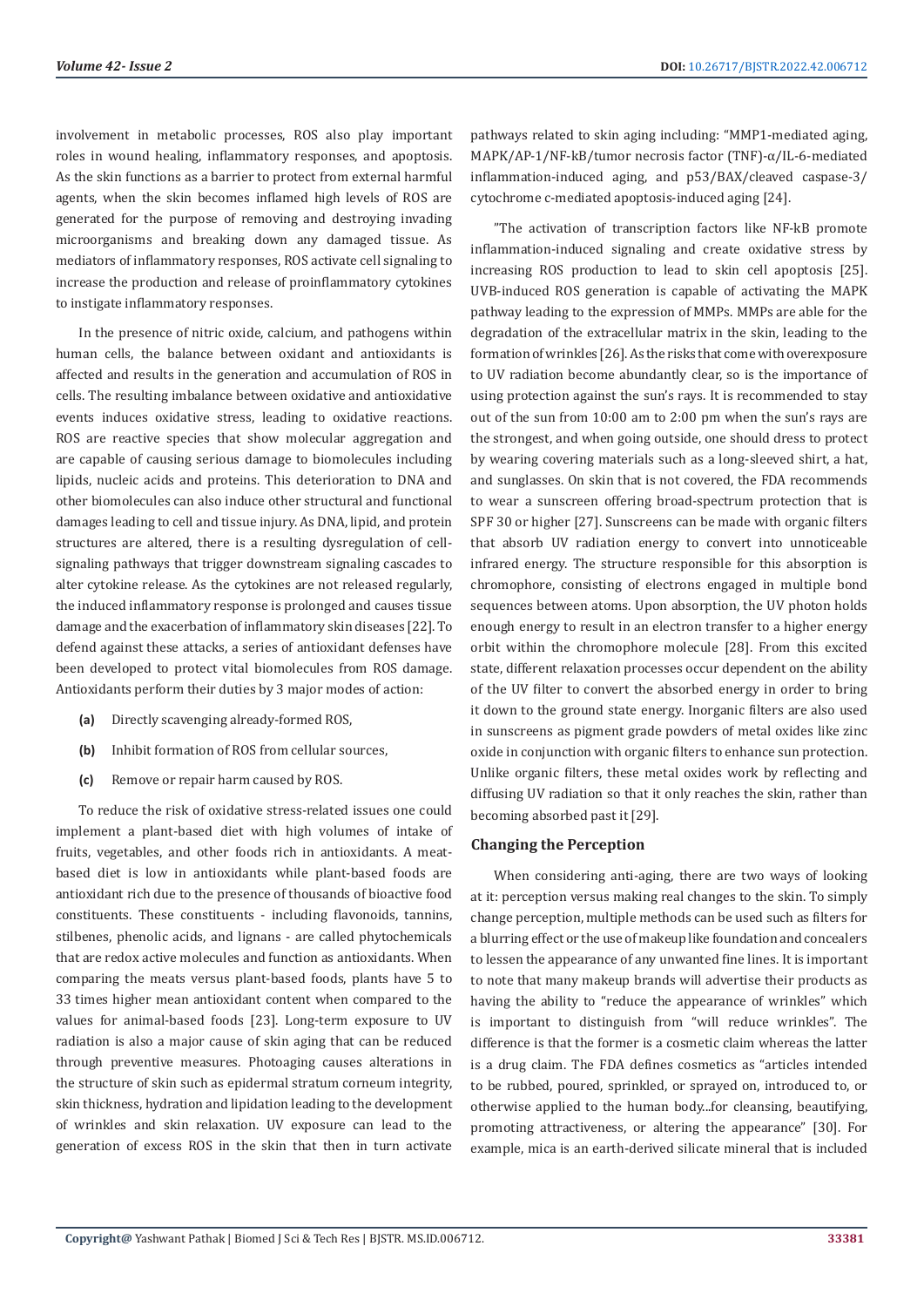in many cosmetic products to provide a shimmering effect on the skin surface. In doing so, it not only provides protection against the sun's rays, but it also diffuses reflected light off of the skin so that wrinkle lines are not as pronounced [31]. While mica is able to fulfill the cosmetic claim of reducing the appearance of wrinkles, there are other treatment options that work to reduce the physical presence of wrinkles. One such example is Botulinum Toxin (BTX).

While it cannot entirely discontinue the aging process of the skin, regular injections are able to slow down the visible effects of aging by helping manage the further stimulation of dynamic wrinkles. BTX-subtype A (BTX-A) is a potent neurotoxin that blocks the presynaptic release of acetylcholine at the neuro-muscular junction to produce temporary chemical denervation [32]. The toxin binds to presynaptic neurons of the pre-selected muscles within an hour and clinically reversible chemical denervation and paralysis begin after 24 to 48 hours of the injection [33]. It is only on Day 28 that the nerve sprouts are able to mediate partial restoration and new neuro-muscular junctions begin to form near the site of the old junction and by Day 62-91 there is complete recovery of muscle function. As the muscular changes achieved through BTX-A are completely reversible, treatment should be repeated every 3 to 4 months to maintain results [34]. Like Botox, dermal fillers can be injected, but they differ in function by adding fullness to areas that have thinned due to age. Biodegradable fillers, like collagen and Hyaluronic Acid (HA) fillers are reabsorbed by the body and typically have effects lasting 6 to 18 months [35].

The duration of the filler is dependent on the source and extent of cross-linking, as well as the concentration and size of each product. As hyaluronic acids are linear polymeric dimers of N-acetyl glucosamine and glucuronic acid, the degree and methods of chain cross-linking, the uniformity and size of particles, and concentration of particles will all vary and impact the clinical effects of the filler. With greater cross-linking and concentration, the viscosity, elasticity, and resistance to degradation all increase. Additionally, larger particle products in high concentrations will absorb more water and increase the degree of tissue swelling following injection [36]. Unlike biodegradable fillers, nonbiodegradable fillers work by provoking a foreign body reaction to stimulate the fibroblastic deposition of collagen surrounding nonabsorbable microspheres. One example of this type of filler is Silikon $\mathbb{R}$ 1000 which is a medical-grade pure form of silicon upon injection, the body will form collagen around these silicone particles to increase volume in the tissue [37]. However, owing to the permanent nature of these fillers, complications are much more difficult to treat. Another treatment that is a popular treatment for skin rejuvenation is Autologous Platelet-rich Plasma (PRP).

PRP is made from fresh whole blood containing high concentrations of platelets. In these platelets there are  $\alpha$ -granules that secrete various growth factors including transforming growth factor (TGF), insulin-like growth factor (GF), and platelet-derived growth factor (PDGF) [38]. These factors are responsible for regulating processes such as cell migration, proliferation and differentiation, and promoting extracellular matrix accumulation. In this way, PRP is also capable of inducing collagen synthesis by stimulating the activation of fibroblasts, which can then in turn rejuvenate the skin [39].

## **Some of the Useful Approved Drugs**

The Food and Drug Administration defines a drug as "articles (other than food) intended to affect the structure or any function of the body of man or other animals" [30]. To do so, active ingredients are used to produce desired biological or chemical effects. For example, retinoids vitamin A derivatives that have been proven clinically to reduce acne, prevent wrinkles, reverse the effects of sun damage, and more. As lipophilic molecules, retinoids are able to diffuse through phospholipid membranes such as the cell membrane where it is able to bind to various receptors. The resulting ligand-receptor complexes are able to directly bind to specific DNA sequences called "retinoic acid response elements" (RARE) as transcription factors or by indirectly repressing the transcription factor AP-1.31-33 [40]. The activation of RARE and the repression of AP-1 expression allows retinoids to act as powerful agents able to regulate gene expression to influence cellular differentiation and proliferation. Following treatment with retinol and retinoic acid, there is a resulting epidermal thickening due to the inhibition of collagen degradation and an increase in collagen synthesis. To determine the molecular mechanism for these changes, the expression of 12 genes were determined.

After retinol and retinoic acid treatment, there were increases in the gene expression of COL1A1 and COL3A1 responsible for the production of procollagen I and procollagen III proteins. The retinol treatment resulted in a 1.34-fold increase in COL1A1 gene expression and a 1.43-fold increase in COL3A1. After retinoic acid treatment, there was a 2.48-fold increase in the expression of the COL1A1 gene and a 2.77-fold increase for COL3A1. A facial wrinkle analysis conducted after 12 weeks of treatment showed a significant reduction in wrinkle scores: at the cheeks the scores were reduced by 63.74% and the eye areas were reduced by 38.74% [41]. Vitamin C is another compound that can be found in serums, as topical creams, or ingested to play a metabolic role in collagen synthesis and as an antioxidant. Ascorbic acid (AA) is an alpha-keto lactone that exists as a monovalent hydroxyl anion at physiologic pH levels. As an antioxidant, ascorbate undergoes a stepwise donation of 2 electrons where the intermediate compound following the donation of 1 electron is the ascorbate free radical. This radical functions as an effective free radical scavenger and suppresses matrix-metalloproteinases associated with collagen degradation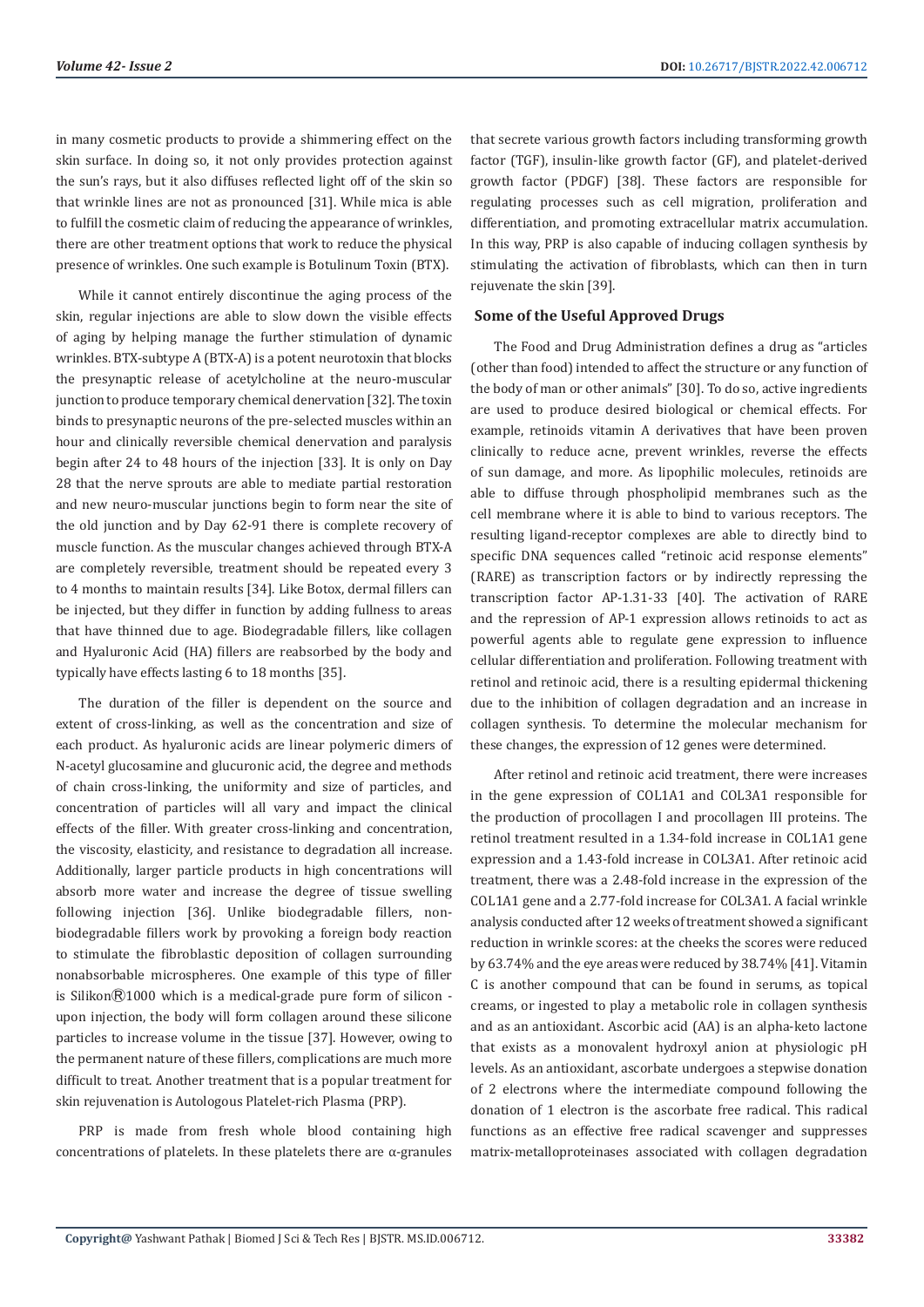[42]. AA also functions as a cofactor in the production of 2 enzymes required for collagen synthesis. Prolyl hydroxylase stabilizes the collagen molecule while lysis hydroxylase gives structural strength via intermolecular cross-linking - AA is consumed non stoichiometrically during translation within ribosomes for the formation of both of these enzymes [43].

While the use of vitamin C alone functions to remove ROS, combining the additional active ingredient vitamin E can provide maximal anti-aging and brightening effects. When vitamin C and E work synergistically, the elimination of free radicals is much more efficient as vitamin C is able to regenerate oxidized vitamin E into its reduced form. Furthermore, vitamin E possesses lipid-soluble properties allowing it to pass down via sebaceous gland secretions into the deepest layers of the stratum corneum to occupy cell membranes and provide protection from oxidative stress [44]. The effectiveness of this synergistic anti-aging process is proven as the topical use of 15% L-ascorbic acid with 1% alpha-tocopherol provides significantly more protection withstanding sunburn cell formation when compared to the use of either active ingredient alone [45]. Peptides are amino acids that structure the specific proteins necessary for the skin. Studies have shown that the ingestion of collagen peptides with other active compounds can rejuvenate skin and other damaged tissues. As peptides travel throughout the body, they will encounter sites with fibroblasts, stimulating them to produce more compounds like collagen, elastin, and hyaluronic acid. With long term use, there is noticeable improvement in skin

elasticity and hydration leading to more youthful, firmer-looking skin [15].

# **Antiaging Cosmeceuticals**

While active ingredients are proven to work, they are only as effective as how far they are going into the skin. Topical treatments are meant to reduce systematic exposure and the ingredients mainly only go as deep as the epidermis to address whatever issue must be solved. However, when creating products with the purpose of anti-aging the problem with topical presentation is getting enough of the active ingredient past the top layers of the skin and to the target tissue. The penetration of actives further into the skin or penetration to a specified layer of the skin can maximize the effectiveness of these active ingredients. Derma zone is a cosmeceutical company that integrates its nanotechnology platform and science to perform transformative skin care through more effective delivery of active compounds [46]. As a cosmeceutical company, beyond the transient appearance of skin enhancement Derma zone formulas contain pure and potent bioactive ingredients to provide in-depth penetration of the epidermis and make true changes to the biochemical processes to impact the mechanisms of aging. Derma zone technology provides innovative delivery and deeper penetration of these active ingredients and botanicals. Transdermal drugs describe a vast category of drugs that serve as vessels for delivering drugs for both local and systemic mechanisms [47].



**Copyright@** Yashwant Pathak | Biomed J Sci & Tech Res | BJSTR. MS.ID.006712.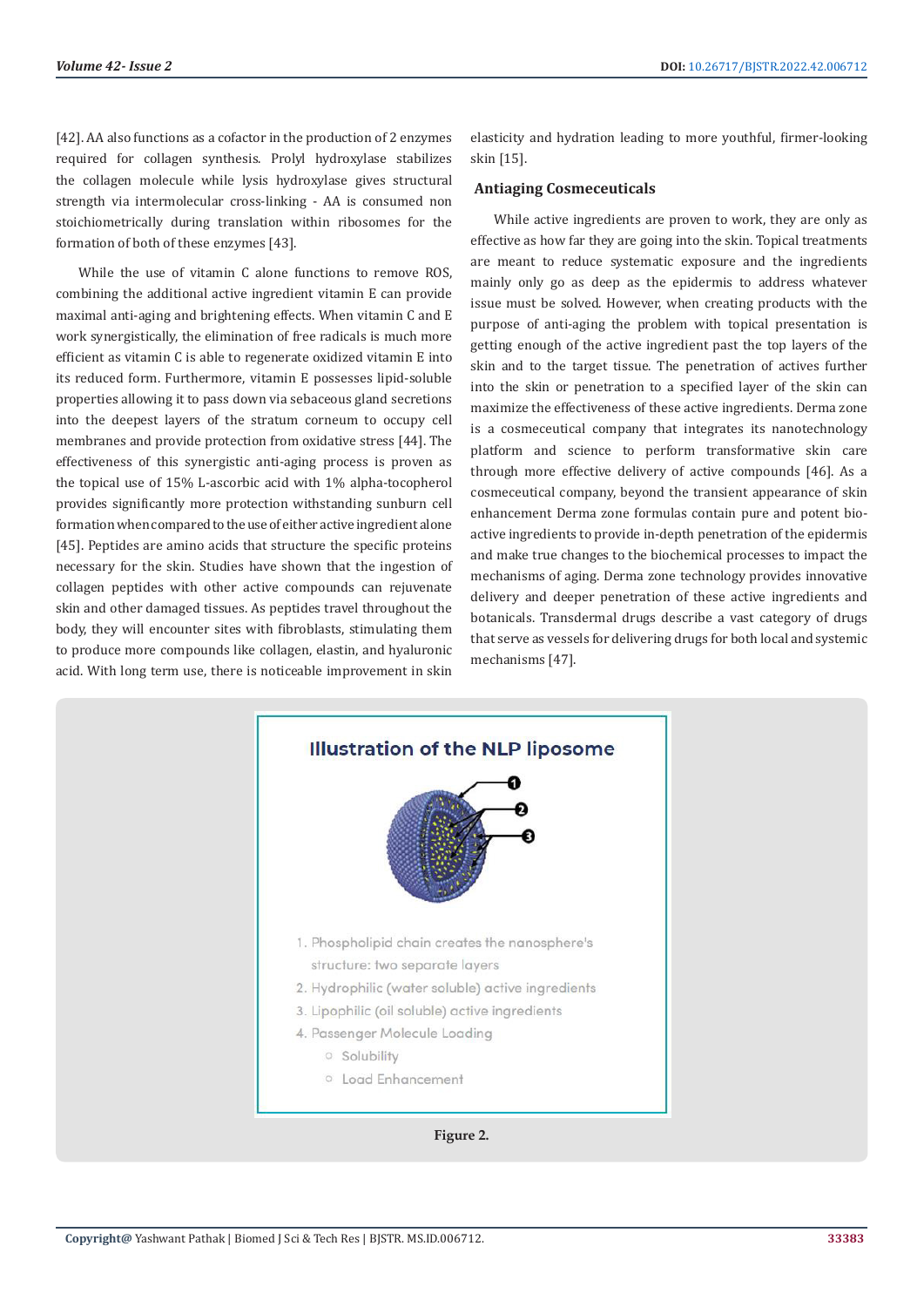True transdermal medication is the application of a drug through the skin with the intent to drive the compound into the bloodstream to promote systemic exposure across the skin. However instead of driving the active ingredients through the epidermal layer and into the bloodstream, Derma zone transdermal technology seeks to transport ingredients to the depths of the epidermis to depot there for a slow release rather than breaking into the dermis. At this layer, the capsule is broken to release the active compounds that are now free to interact with viable cells [48]. In the transportation of active compounds, Derma zone uses materials that are bioavailable to the skin to encapsulate the active ingredients in a lipophilic outer membrane that is able to efficiently penetrate the skin and be delivered to the target area. For this purpose, Derma zone has developed Nano-Lipidic Particle (NLP) nanotechnology to serve as transport. The process of making this patented NLP nanotechnology can be done in 3 phases. In Phase I, there is the development of an NLP precursor, to which water and ethanol are added to complete Phase II. Then in Phase III, the NLP liposome is completely formed with the addition of water and the active ingredient it is meant to transport (Figure 2) [49]. When fully formed, the NLP liposome will look like the illustration below. With this technology, Derma zone is able to encapsulate almost any compound. Not only are the ingredients to form NLP natural to biological organisms, it is also easily incorporated into existing processes of manufacturing and yields a more efficient and economic delivery of active ingredients. The only limitation is that the capsules are less than 200 nm, so compounds larger than a few thousand Dalton are unable to fit in the NLP liposome. Nonetheless, active ingredients such as acetyl hexapeptide-8, vitamin C, geranium maculatum oil, octanoate, and many others are able to be encapsulated and are used in the products sold through Derma zone's brands including Cleome®, Kara Vita $\overline{R}$ , and Hyssop Health $\overline{R}$  [50].

# **Conclusion**

As the largest organ and a physical barrier between the internal human body and harmful microbes and chemicals, the skin plays an essential role as the body's first line of defense and in maintaining homeostasis among the many systems and biological mechanisms that keep us alive. Not only is it impacted by intrinsic factors that change as the aging process advances, but it must also bear the damage inflicted by years of exposure to unavoidable damaging external factors producing visible blemishes like wrinkles, age spots, and rough patches of skin. Furthermore, as people age the slowing of cell turnover rates and reduction in collagen production result in thinner skin with irregular depressions as the elastin-collagen network of fibers breaks down and loses its structural integrity. To combat these effects, both preventive and treatment measures can be undertaken to minimize the appearance of wrinkles. As vital metabolic reactions proceed within the body and UV radiation

infiltrates from outside the body, reactive oxygen species are generated that have the ability to degrade biomolecules like DNA when produced in excess leading to oxidative stress. Preventive methods like consuming a healthy diet rich in antioxidants and minimizing sun exposure by covering up and the application of daily sunscreen can reduce the negative effects of excess ROS.

While reflective creams and cosmetic foundation can be used to hide the perception of aging externally, minimally invasive cosmetic treatments like Botox, dermal fillers, and platelet-rich plasma each work in unique ways to lessen the appearance of wrinkles internally [51]. Even more effective in treating aging skin is the use of drugs that are capable of affecting the behavior of cells and processes within the body to reverse aging at a cellular level which manifests in a physical form of more pliable skin, better barrier integrity, and reduction of fine lines. Such compounds include retinoids, vitamins, and peptides. To be effective defenses against skin aging at a cellular level, these compounds must first be able to penetrate the living and nonliving layers of skin to interact with target molecules and processes. To move further than topical treatment, transdermal drugs like the NLP liposome, can be utilized to transport active ingredients and aid in deeper penetration for higher efficacy in reducing the effects of the aging processes.

# **Future Trends**

The maintenance of cellular health is coordinated by generegulatory pathways and a number of cell biological processes. It was once thought that aging is an inevitable process and the natural result of entropy on the cells, tissues, and organs of the body, bringing about the gradual decline of many bodily functions [52] Now, rather than seeing aging as a process of life, scientists are beginning to view physical aging as a disease process. Both the cellular and molecular mechanisms by which aging occurs reveal intricate series of signals and pathways that are responsible for the monitoring and control of lifespan of a cell as it ages. This information reveals that the breakdown of cellular processes is in fact the result of a programmatic decision by the cell to either continue or discontinue maintenance procedures with age. As a result, it only makes sense that cellular reprogramming can be used to reverse the aging leading to the decline in activities and function of mesenchymal stem/stromal cells (MSCs). Through the in-depth studying of these molecular events and pathways, the science of antiaging will be furthered and come another step closer to reversing the aging process. In fact, Dr. Wan-Ju Li is the lead of one such study. When comparing non-rejuvenated parental MSCs to reprogrammed MSCs, scientists were able to recognize the GATA6/SHH/FOXP1 pathway as a key mechanism in the regulation of MSC aging and rejuvenation [53]. The continuation of identifying the underlying mechanisms controlling cell aging-related activities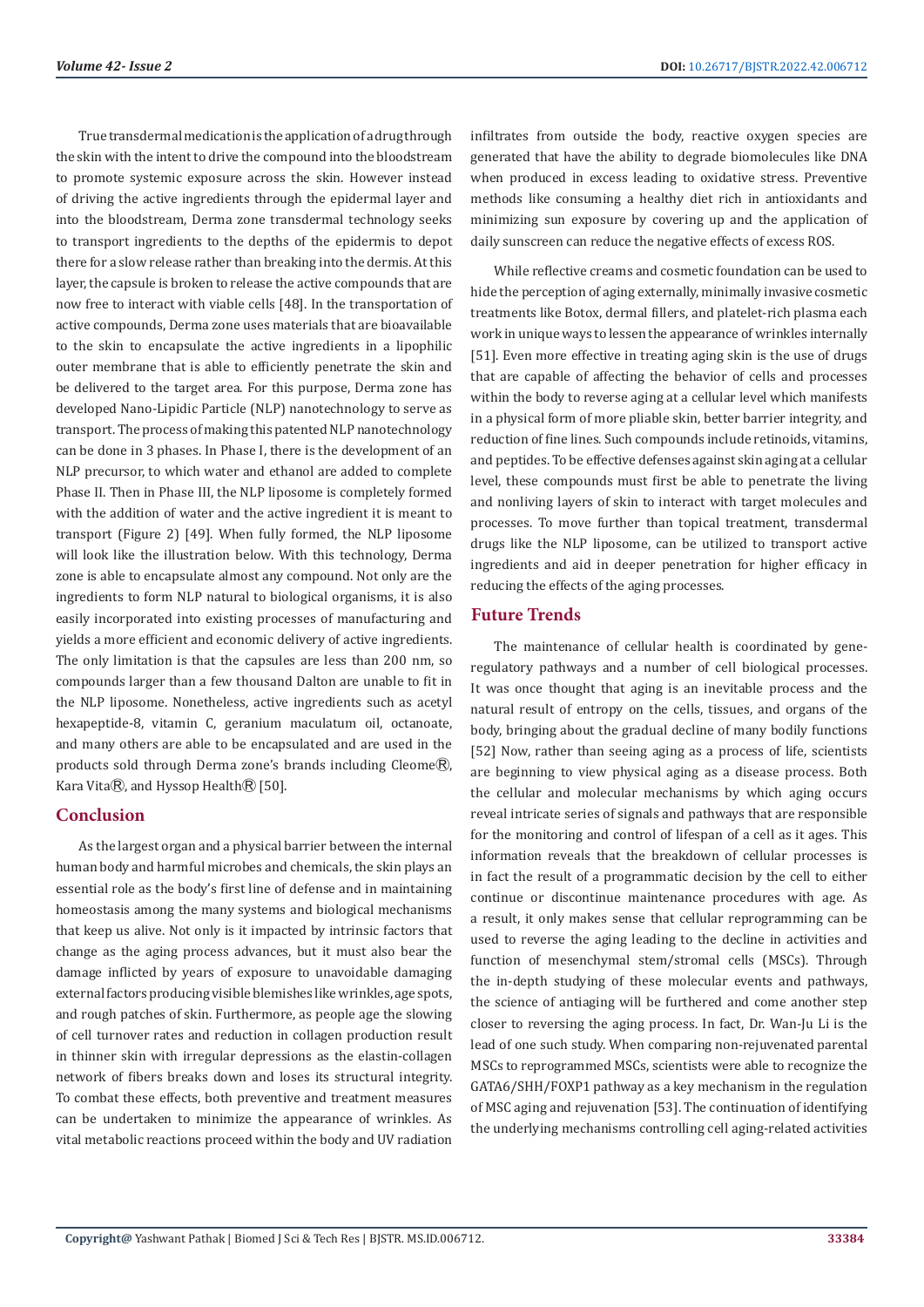will help improve understanding of the causes of aging and play significant roles in the future of regenerative medicine.

## **References**

- 1. Mayo Foundation for Medical Education and Research 2020 Facial fillers for wrinkles. Mayo Clinic.
- 2. [Herich D \(2019\) What Consumers Want from Skin Care. Global Cosmetic](https://www.gcimagazine.com/brands-products/skin-care/article/21848792/what-consumers-want-from-skin-care)  [Industry.](https://www.gcimagazine.com/brands-products/skin-care/article/21848792/what-consumers-want-from-skin-care)
- 3. Mohiuddin AK (2019) Skin aging & modern age anti-aging strategies. Global Journal of Medical Research B Pharma Drug. Discovery Toxicology Medicine 19(2).
- 4. [El Domyati M, Attia S, Saleh F, Brown D, Bark DE, et al. \(2002\)](https://pubmed.ncbi.nlm.nih.gov/12366692/)  [Intrinsic aging vs. photoaging a comparative histopathological](https://pubmed.ncbi.nlm.nih.gov/12366692/)  [immunohistochemical and ultrastructural study of skin. Experimental](https://pubmed.ncbi.nlm.nih.gov/12366692/)  [dermatology 11\(5\): 398-405.](https://pubmed.ncbi.nlm.nih.gov/12366692/)
- 5. [Yousef H, Mandy A, S sharma \(2021\) Anatomy skin integument epidermis](https://pubmed.ncbi.nlm.nih.gov/29262154/)  [Stat Pearls Internet.](https://pubmed.ncbi.nlm.nih.gov/29262154/)
- 6. [Thakur R, Kaushik D, Muchnik B \(2009\) Structural and Biochemical](https://www.researchwithrutgers.com/en/publications/structural-and-biochemical-changes-in-aging-skin-and-their-impact)  [Changes in Aging Skin and Their Impact on Skin Permeability Barrier.](https://www.researchwithrutgers.com/en/publications/structural-and-biochemical-changes-in-aging-skin-and-their-impact)  [In: PM Batheja \(Edt.\)., Skin Aging Handbook An Integrated Approach](https://www.researchwithrutgers.com/en/publications/structural-and-biochemical-changes-in-aging-skin-and-their-impact)  [to Biochemistry and Product Development Personal Care Cosmetic](https://www.researchwithrutgers.com/en/publications/structural-and-biochemical-changes-in-aging-skin-and-their-impact)  [Technology, pp. 55-90.](https://www.researchwithrutgers.com/en/publications/structural-and-biochemical-changes-in-aging-skin-and-their-impact)
- 7. [Norlén L \(2001\) Skin barrier structure and function the single gel phase](https://pubmed.ncbi.nlm.nih.gov/11676819/)  [model. Journal of Investigative Dermatology 117\(4\): 830-836.](https://pubmed.ncbi.nlm.nih.gov/11676819/)
- 8. Environmental Protection Agency n d Health Effects of UV Radiation EPA.
- 9. [Liu N, Matsumura H, Kato T, Ichinose S, Takada A, et al. \(2019\) Stem](https://www.nature.com/articles/s41586-019-1085-7)  [cell competition orchestrates skin homeostasis and ageing. Nature](https://www.nature.com/articles/s41586-019-1085-7)  [568\(7752\): 344-350.](https://www.nature.com/articles/s41586-019-1085-7)
- 10. Wrinkles and aging skin. Cleveland Clinic n d.
- 11. [Shoulders MD, Raines RT \(2009\) Collagen Structure and Stability. Annual](https://www.annualreviews.org/doi/abs/10.1146/annurev.biochem.77.032207.120833)  [Review of Biochemistry 78: 929-958.](https://www.annualreviews.org/doi/abs/10.1146/annurev.biochem.77.032207.120833)
- 12. Goodsell D (2000) Molecule of the month: Collagen. RCSB.
- 13. [Ganceviciene R, Liakou, AI, Theodoridis, A Makrantonaki E, Zouboulis](https://pubmed.ncbi.nlm.nih.gov/23467476/)  [CC \(2012\). Skin anti aging strategies. Dermato-Endocrinology 4\(3\): 308-](https://pubmed.ncbi.nlm.nih.gov/23467476/) [319](https://pubmed.ncbi.nlm.nih.gov/23467476/).
- 14. McIntosh J (2017) Collagen Network in Younger vs Older Skin. Medical News Today.
- 15. [Reilly DM, Lozano J \(2021\) Skin collagen through the life stages](https://parjournal.net/article/view/3863)  [Importance for skin health and beauty. Plastic and Aesthetic Research.](https://parjournal.net/article/view/3863)
- 16. [Antipova O, Orgel JPRO \(2010\) In situ D periodic molecular structure](https://pubmed.ncbi.nlm.nih.gov/20056598/)  [of type II collagen. Journal of Biological Chemistry 285\(10\): 7087-7096.](https://pubmed.ncbi.nlm.nih.gov/20056598/)
- 17. Fleischmajer R, Douglas MacDonald E, Perlish JS, Burgeson RE, Fisher LW (1990) Dermal collagen fibrils are hybrids of type I and type III collagen molecules. Journal of Structural Biology 105(1-3): 162-169.
- 18. [Sibilla S, Borumand M \(2015\) Effects of a nutritional supplement](https://www.jmnn.org/article.asp?issn=2278-1870;year=2015;volume=4;issue=1;spage=47;epage=53;aulast=Borumand)  [containing collagen peptides on skin elasticity, hydration and wrinkles.](https://www.jmnn.org/article.asp?issn=2278-1870;year=2015;volume=4;issue=1;spage=47;epage=53;aulast=Borumand)  [Journal of Medical Nutrition and Nutraceuticals 4\(1\): 47-53.](https://www.jmnn.org/article.asp?issn=2278-1870;year=2015;volume=4;issue=1;spage=47;epage=53;aulast=Borumand)
- 19. Bolke L, Schlippe G, Gerß J, Voss W (2019) A collagen supplement improves skin hydration, elasticity, roughness, and density: Results of a randomized, placebo controlled Blind Study. Nutrients 11(10): 2494.
- 20. [Proksch E, Schunck M, Zague V, Segger D, Degwert J \(2014\). Oral intake of](https://pubmed.ncbi.nlm.nih.gov/24401291/)  [specific bioactive collagen peptides reduces skin wrinkles and increases](https://pubmed.ncbi.nlm.nih.gov/24401291/)  [dermal matrix synthesis. Skin Pharmacology and Physiology 27\(3\): 113-](https://pubmed.ncbi.nlm.nih.gov/24401291/) [119.](https://pubmed.ncbi.nlm.nih.gov/24401291/)
- 21. [Li R, Zhenquan Jia, Trush M \(2016\) Defining ROS in biology and medicine.](https://pubmed.ncbi.nlm.nih.gov/29707643/) [Reactive Oxygen Species 1\(1\): 9-21.](https://pubmed.ncbi.nlm.nih.gov/29707643/)
- 22. [Xu H, Zheng YW, Liu Q, Liu LP, Luo FL, et al. \(2017\) Reactive oxygen](https://www.intechopen.com/chapters/58369) [species in skin repair regeneration aging and inflammation. Reactive](https://www.intechopen.com/chapters/58369) [Oxygen Species ROS in Living Cells.](https://www.intechopen.com/chapters/58369)
- 23. [Carlsen MH, Halvorsen BL, Holte K, Bøhn SK, Dragland S, et al. The total](https://nutritionj.biomedcentral.com/articles/10.1186/1475-2891-9-3) [antioxidant content of more than 3100 foods beverages spices herbs and](https://nutritionj.biomedcentral.com/articles/10.1186/1475-2891-9-3) [supplements used worldwide. Nutrition Journal 9\(1\).](https://nutritionj.biomedcentral.com/articles/10.1186/1475-2891-9-3)
- 24. [Subedi L, Lee TH, Wahedi HM, Baek SH, Kim SY \(2017\) Resveratrol](https://pubmed.ncbi.nlm.nih.gov/28900534/)[enriched rice attenuates UVB-ros-induced skin aging via downregulation](https://pubmed.ncbi.nlm.nih.gov/28900534/) [of inflammatory cascades. Oxidative Medicine and Cellular Longevity.](https://pubmed.ncbi.nlm.nih.gov/28900534/)
- 25. [Navarrete Reyes AP, Montana Alvarez M \(2009\) Inflammaging Aging](https://pubmed.ncbi.nlm.nih.gov/19848310/) [inflammatory origin. Rev Invest Clin 61\(4\): 327-336.](https://pubmed.ncbi.nlm.nih.gov/19848310/)
- 26. [Yang B, Ji C, Chen X, Cui L, Bi Z, et al. \(2011\) Protective effect of](https://pubmed.ncbi.nlm.nih.gov/21975818/) [astragaloside IV against matrix metalloproteinase 1 expression in](https://pubmed.ncbi.nlm.nih.gov/21975818/) [ultraviolet-irradiated human dermal fibroblasts. Archives of Pharmacal](https://pubmed.ncbi.nlm.nih.gov/21975818/) [Research 34\(9\): 1553-1560.](https://pubmed.ncbi.nlm.nih.gov/21975818/)
- 27. [\(2019\) US Food and Drug Administration. Is Sunscreen safe American](https://www.federalregister.gov/agencies/food-and-drug-administration) [Academy of Dermatology.](https://www.federalregister.gov/agencies/food-and-drug-administration)
- 28. [Kimbrough DR \(1997\) The photochemistry of Sunscreens. Journal of](https://pubs.acs.org/doi/10.1021/ed074p51) [Chemical Education 74\(1\): 51-53.](https://pubs.acs.org/doi/10.1021/ed074p51)
- 29. Forestier S (2008) Rationale for sunscreen development. Journal of the American Academy of Dermatology 58(5): 133-138.
- 30. (2020) Center for Food Safety and Applied Nutrition. Is it a cosmetic a drug or both or is it soap US Food and Drug Administration.
- 31. [Rincón Fontán M, Rodríguez López, L, Vecino, X, Cruz JM, Moldes AB](https://www.sciencedirect.com/science/article/abs/pii/S0032591017310495) [\(2018\) Design and characterization of greener sunscreen formulations](https://www.sciencedirect.com/science/article/abs/pii/S0032591017310495) [based on mica powder and a biosurfactant extract. Powder Technology](https://www.sciencedirect.com/science/article/abs/pii/S0032591017310495) [327: 442-448.](https://www.sciencedirect.com/science/article/abs/pii/S0032591017310495)
- 32. Aoki KR (2002) Immunologic and other properties of therapeutic botulinum toxin serotypes Scientific and Therapeutic Aspects of Botulinum Toxin. Philadelphia PA Lippincott Williams Wilkins, pp. 144.
- 33. [Brooks GF, Butel JS, Ornston LN, Jawetz \(1995\) Melnick and Adelbergs](https://www.amazon.com/Jawetz-Melnick-Adelbergs-Medical-Microbiology/dp/0838562434) Medical Microbiology (20<sup>th</sup> Edn.)., Connecticu. Appleton and Lange, pp. [174-176.](https://www.amazon.com/Jawetz-Melnick-Adelbergs-Medical-Microbiology/dp/0838562434)
- 34. [Becker Wegerich, P, Rauch L, Ruzicka T \(2001\) Botulinum toxin A in the](https://pubmed.ncbi.nlm.nih.gov/11696067/) [therapy of mimic facial lines. Clinical and Experimental Dermatology](https://pubmed.ncbi.nlm.nih.gov/11696067/) [26\(7\): 619-630.](https://pubmed.ncbi.nlm.nih.gov/11696067/)
- 35. [zielke Hendrik, Wölber Linn, Wiest Luitgard, Rzanyberthold \(2008\) Risk](https://pubmed.ncbi.nlm.nih.gov/18177399/) [profiles of different injectable fillers: Results from the Injectable Filler](https://pubmed.ncbi.nlm.nih.gov/18177399/) [Safety Study IFS study. Dermatologic Surgery 34\(3\): 326-335.](https://pubmed.ncbi.nlm.nih.gov/18177399/)
- 36. [Narins Rhodas, Brandt Fredrics, Lorenc Zpaul, Maasc Oreys, Monheit](https://pubmed.ncbi.nlm.nih.gov/18547179/) [Garyd \(2008\) Twelve month persistency of a novel ribose cross linked](https://pubmed.ncbi.nlm.nih.gov/18547179/) [collagen dermal filler. Dermatologic Surgery 34: 31-39.](https://pubmed.ncbi.nlm.nih.gov/18547179/)
- 37. [Hilinski J, Cohen S \(2009\) Soft tissue augmentation with Autofill. Facial](https://pubmed.ncbi.nlm.nih.gov/15085519/) [Plastic Surgery 25\(2\): 114-119.](https://pubmed.ncbi.nlm.nih.gov/15085519/)
- 38. [Marx RE \(2004\) Platelet rich plasma Evidence to support its use. Journal](https://pubmed.ncbi.nlm.nih.gov/15085519/) [of Oral and Maxillofacial Surgery 62\(4\): 489-496.](https://pubmed.ncbi.nlm.nih.gov/15085519/)
- 39. [Kim DH, Je YJ, Kim CD, Lee YH, Seo YJ, et al. \(2011\) Can platelet-rich](https://www.ncbi.nlm.nih.gov/labs/pmc/articles/PMC3229934/) [plasma be used for skin rejuvenation evaluation of effects of platelet rich](https://www.ncbi.nlm.nih.gov/labs/pmc/articles/PMC3229934/) [plasma on human dermal fibroblast. Annals of Dermatology 23\(4\): 424-](https://www.ncbi.nlm.nih.gov/labs/pmc/articles/PMC3229934/) [431.](https://www.ncbi.nlm.nih.gov/labs/pmc/articles/PMC3229934/)
- 40. [P Fahl M, Chytil F \(1996\) Regulation of metabolism by retinoic acid and](https://pubmed.ncbi.nlm.nih.gov/8839928/) [its nuclear receptors. Annual Review of Nutrition 16\(1\): 257-283.](https://pubmed.ncbi.nlm.nih.gov/8839928/)
- 41. [Kong R, Cui Y, Fisher GJ, Wang X, Chen Y, et al. \(2015\) A comparative](https://onlinelibrary.wiley.com/doi/full/10.1111/jocd.12193) [study of the effects of retinol and retinoic acid on histological, molecular,](https://onlinelibrary.wiley.com/doi/full/10.1111/jocd.12193)